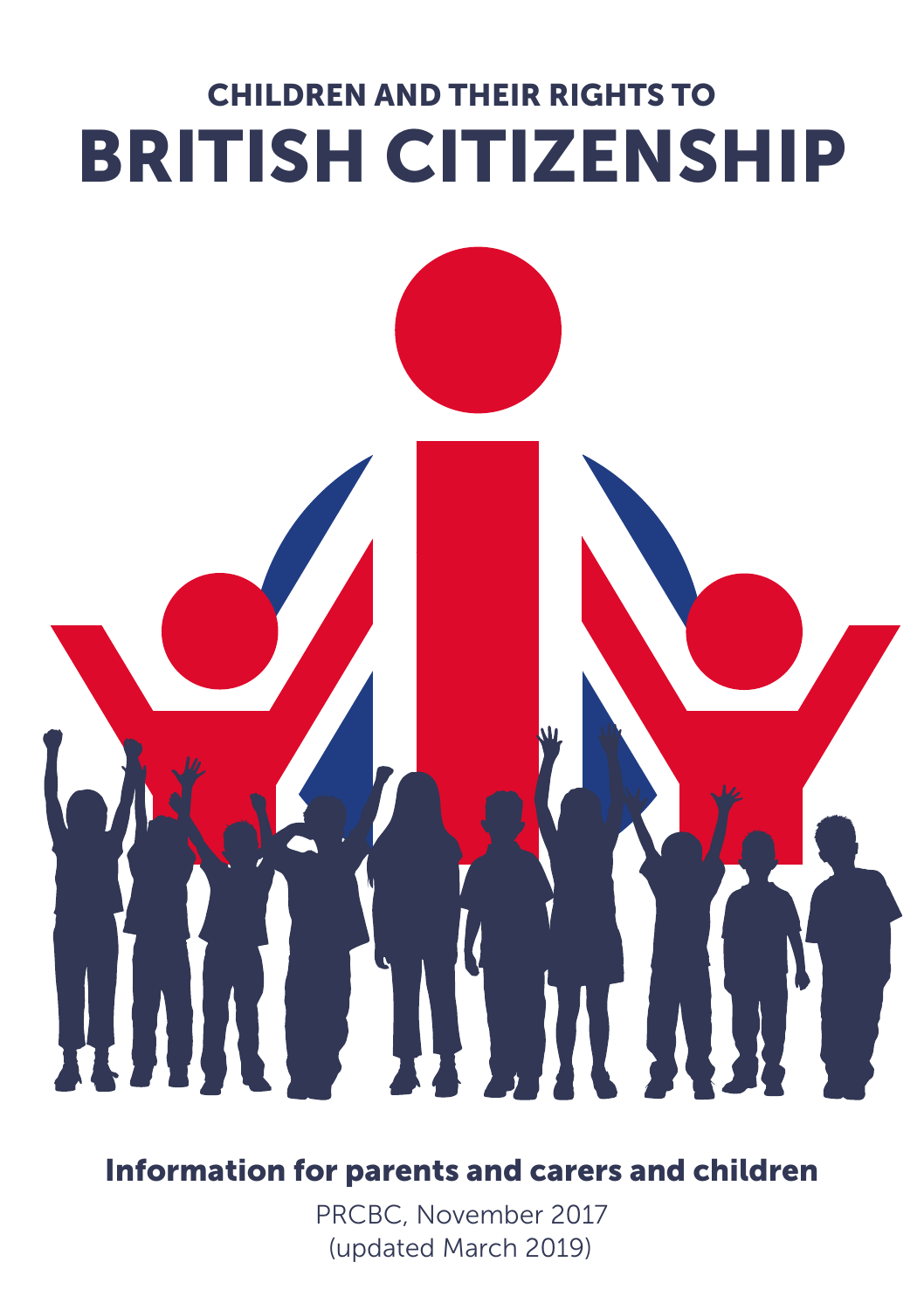Please note: The information set out here does not cover all the circumstances in which a child may become a British citizen.

Some cases may be complex and need detailed evidence. This may include expert evidence. It is therefore very important to get advice from a citizenship law specialist.

An explanation of some of the legal words used in this leaflet is given in the glossary at the end.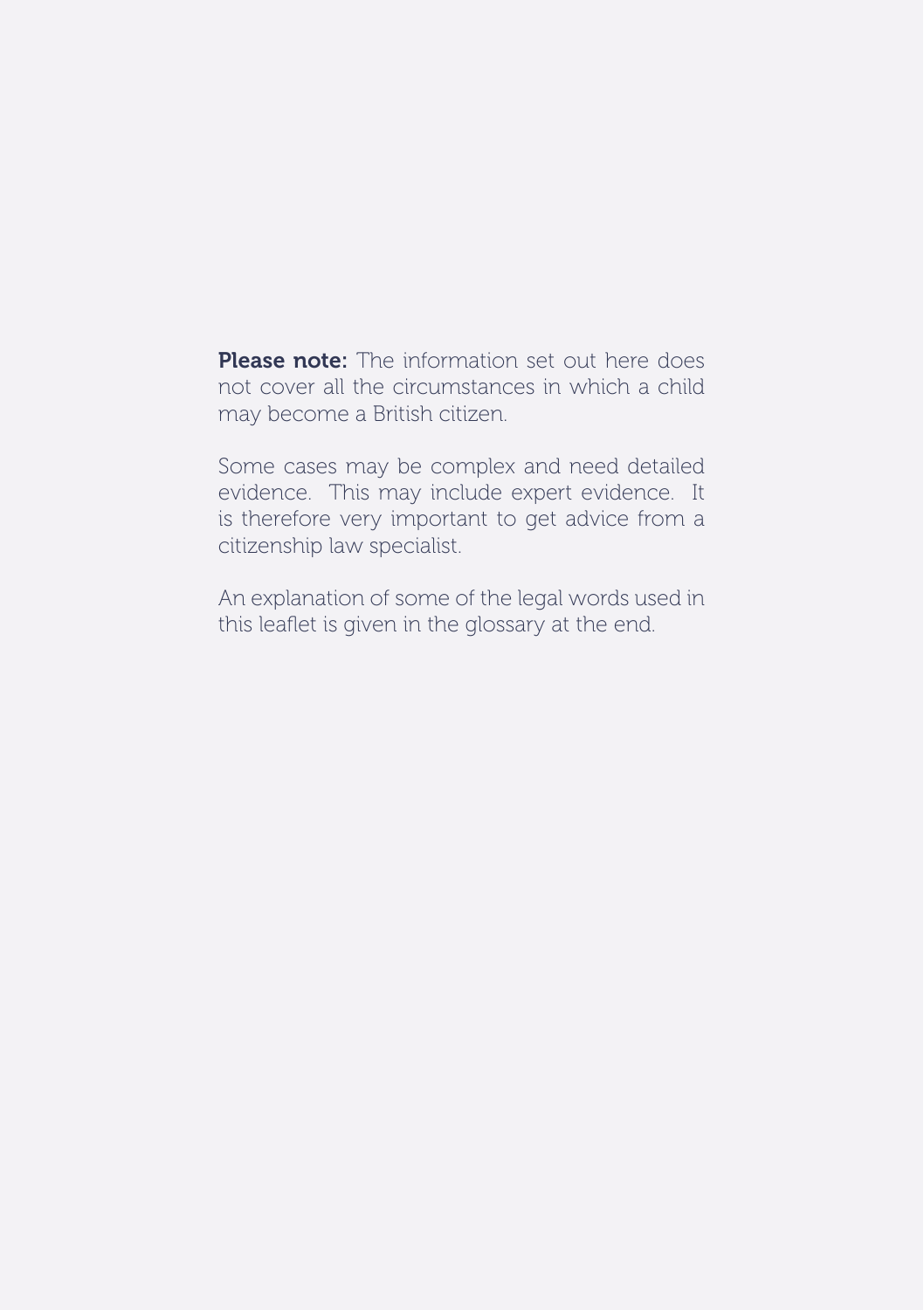# Contents

| Is your child born in the UK a British citizen?         |    |
|---------------------------------------------------------|----|
| Can your child born in the UK become a British citizen? | 5  |
| Is your child not born in the UK a British citizen?     | 6  |
| Flow chart                                              | 8  |
| General points                                          | Ч  |
| Glossary                                                | 10 |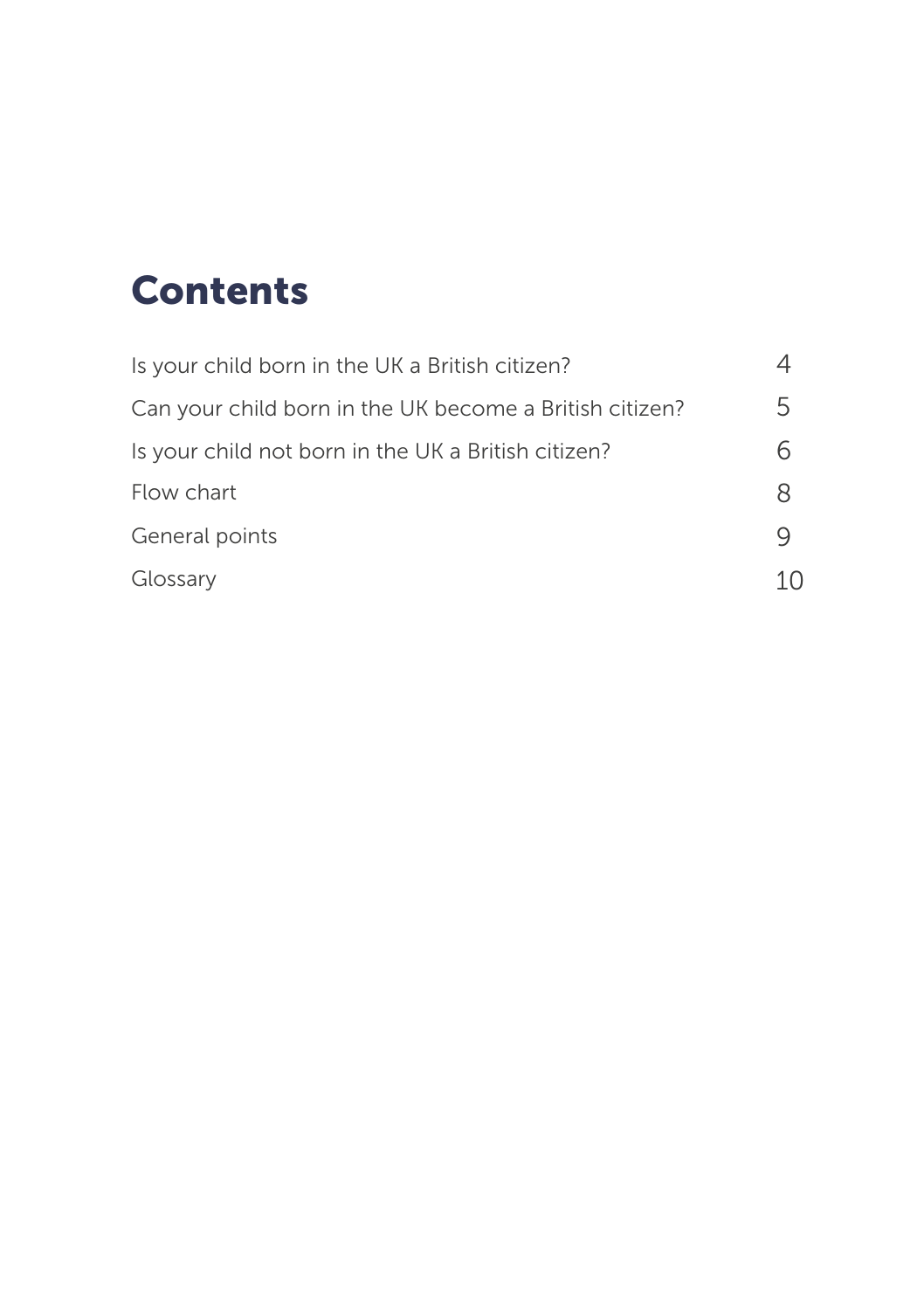# Is your child born in the UK a British citizen?



If your child was born in the UK and at the time of the birth either of her/his parents were:

- If your child was born in the UK but at the time of the birth neither of her/his parents were British citizens or settled then s/he was not born a British citizen.
- British citizens themselves; or
- settled in the UK.

then your child was automatically born a British citizen, and you can apply to the British Passport Office for a British passport for him or her. You will need the child's full birth certificate and the proof of the parent(s) British citizenship or settled status at the time of the birth.

If, at the birth of a child born before 1 July 2006, the father is a British citizen or settled in the UK but the mother is not, and the parents were not married, the child was not born a British citizen but has an entitlement to register as a British citizen. Please see 'General points' section on fathers.

The current fee for a passport for a child under 16 is £49 if applied for online or £58.50 if applied for by paper form. Older children are charged the same as adults (£75.50 or £85 respectively).



There are ways in which your child can register to become a British citizen.

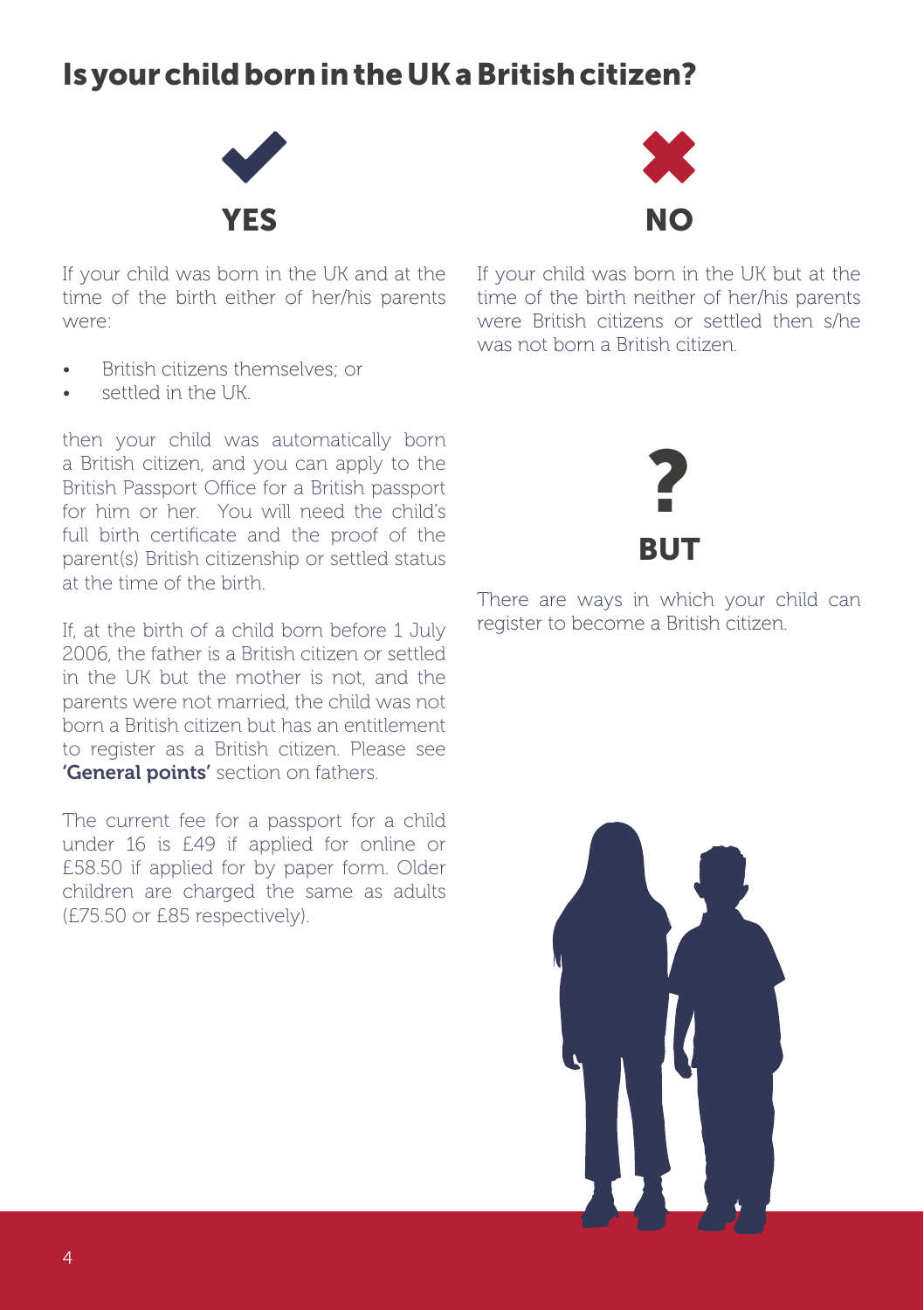# *Can your child born in the UK become a British citizen?*

### Scenario One

- S/he would have the *right* to become a British citizen if s/he was born in the UK and either of her/his parents become settled or become British citizens while s/he is a under 18<sup>;</sup> and
- If the child is aged 10 or over, the Home Office is satisfied that the child is of good character.

The registration application can be made on the Home Office Form MN1 by filling in the relevant parts (it's a bit of an all-purpose form). This form should be sent to the Home Office with the child's full birth certificate and proof the parent has been granted settled status or British citizenship after the child was born. The current Home Office registration fee is £1,012.

### Scenario Two

- S/he would have the *right* to become a British citizen if s/he was born in the UK and lives here for the first 10 years of her/his life, with no gaps of more than 90 days in any year. (If there are longer gaps, there may still be a right to become a British citizen depending on the circumstances.) This application can be made at any time after the child is 10, even after s/he has become an adult; and
- If the person is 10 or over the Home Office is satisfied that s/he is of good character.

The registration application can be made on the Home Office Form T to be sent with the person's full birth certificate and proof of her/his being in the UK through the first 10 years of her/his life.

The current Home Office registration fee is £1,012 for children and £1,206 for adults.

### Scenario Three

S/he would have the *right* to become a British citizen if s/he was born in the UK, has always been stateless, has lived in the UK for the last five years (not being out of the country for more than 450 days in that five-year period) and is under 22 years old at the date of the application. (If there are longer gaps, there may still be a right to become a British citizen depending on the circumstances.)

The registration application can be made on Home Office Form S3 to be sent with the person's full birth certificate and proof that s/he is and always has been stateless and has lived in the UK for the last five years.

The current Home Office registration fee is £1,012 for children and £1,206 for adults.

**'Statelessness'** does not mean not having a passport. It means that no country accepts the stateless person as a citizen.

The stateless person would need proof from the country/countries of her/his parents' citizenships that s/he did *not* have that citizenship.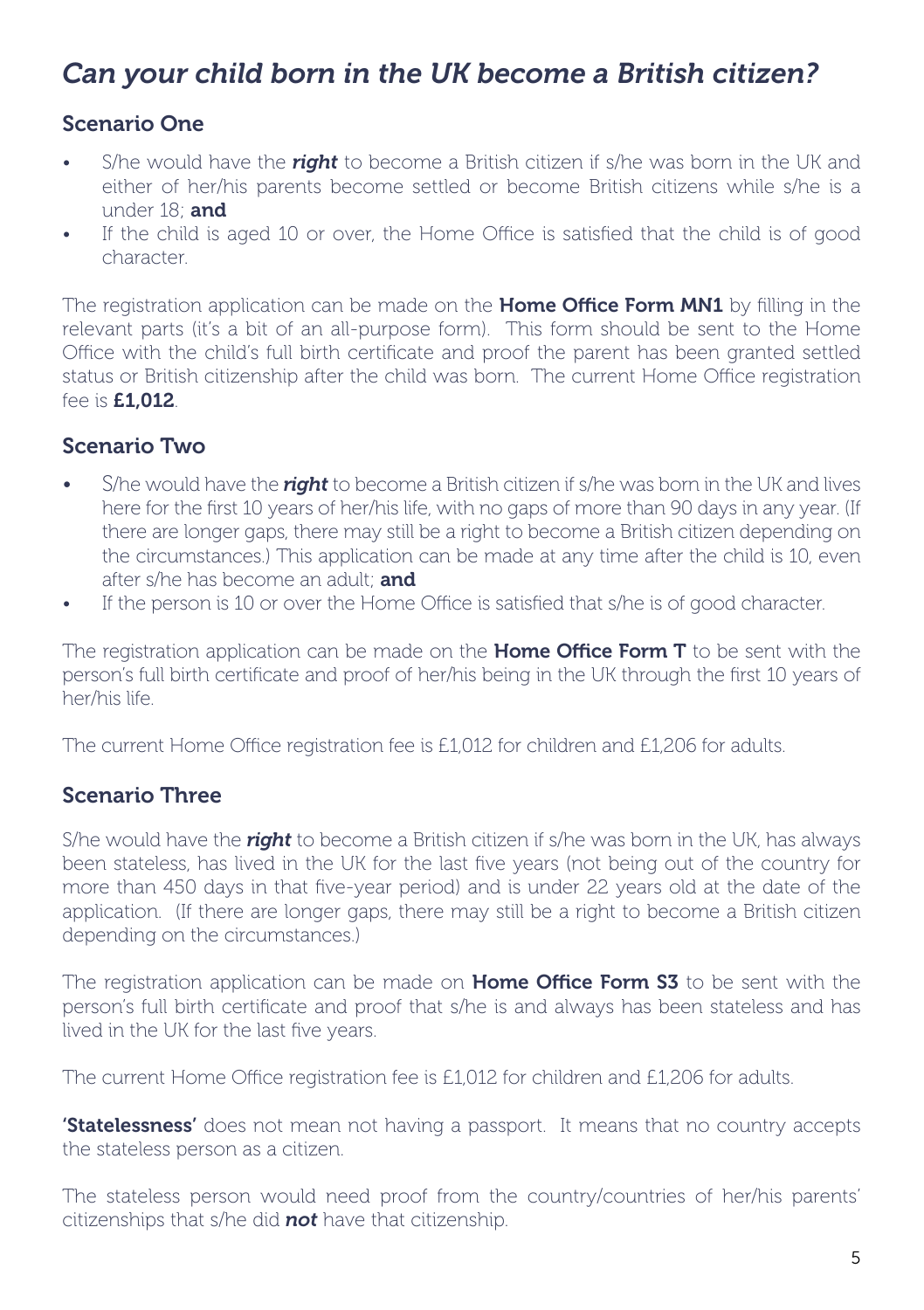# Is your child not born in the UK a British citizen?



If your child was not born in the UK but either parent was a British citizen either through birth in the UK, or through being registered (unless registered as a British citizen by descent) or naturalised as a British citizen before the child was born, your child was automatically born a British citizen by descent.

The child can apply to the British Passport Office for a passport. The child's full birth certificate and the proof of the parent(s)' status at the time of the birth, such as the parent's original full birth certificate or original naturalisation or registration certificate should be submitted. The current fee for a passport for a child under 16 is £49 if applied for online or £58.50 if applied for by paper form. Children of 16 or over are charged the same as adults (£75.50 or £85 respectively).

If, at the birth of a child born before 1 July 2006, the father is a British citizen but the mother is not, and the parents were not married, the child was not born a British citizen but has an entitlement to register as a British citizen. Please see 'General points' section on fathers.



If your child was not born in the UK and neither parent was a British citizen at the time of birth, the Home Office has the *discretion* to register her/him as a British citizen.

The Home Office will usually register a child if:

- the child is settled in the  $\mathsf{I} \mathsf{K}^{\mathsf{I}}$  and
- at least one parent is a British citizen or settled in the UK and applying for British citizenship; and
- the other parent is unlikely to be required to leave the UK (unless the child no longer has contact with this parent); and
- they are satisfied that the child's future lies in the  $UK$  and
- the Home Office is satisfied that the child (if 10 years old or over) is of good character.

The registration application can be made on Home Office Form MN1, and the current fee is  $f1012$ .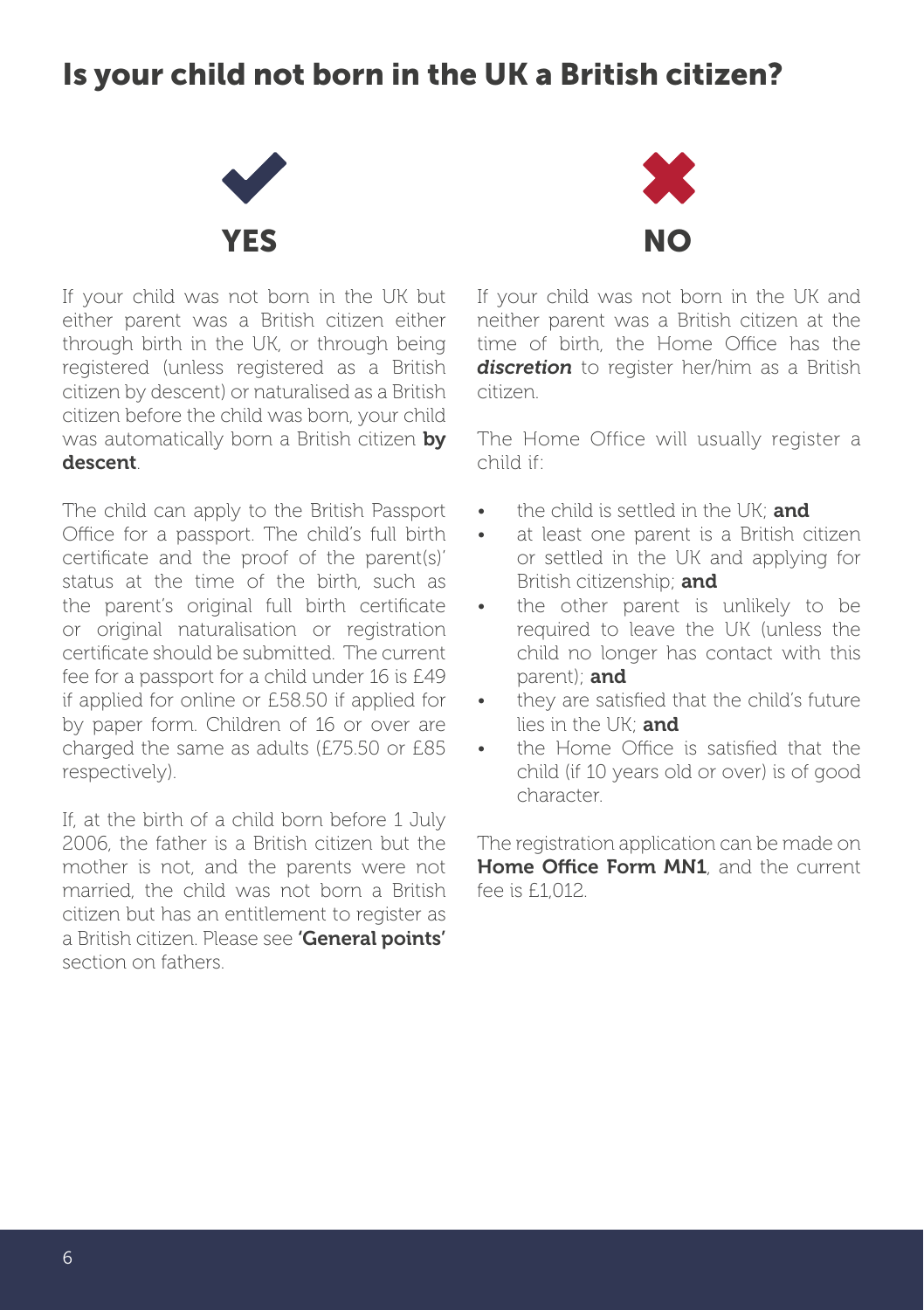**RUT** 

Because the Home Office has a wide discretion to register any child to become a British citizen, it is possible to apply when you don't meet all the Home Office published guidance.

For example:

- children with lengthy residence in the UK and who arrived at a young age, even if they don't yet have indefinite leave; and
- where it can be demonstrated that the child's future clearly lies in the UK; and
- that it would be in the child's best interests to be registered as a British citizen; and
- the child is of good character.

Supporting evidence will be required to show the strength of the child's connection to the UK and that her/his future clearly lies here.

Depending on the circumstances, if a child is in local authority care, that may show her/his future clearly lies in the UK and s/he should be registered as a British citizen.

**P**<br>**BUT**<br>Office has a wide<br>**the Home C** the Home Office has a wide discretion to register any child to become a British citizen

**"**

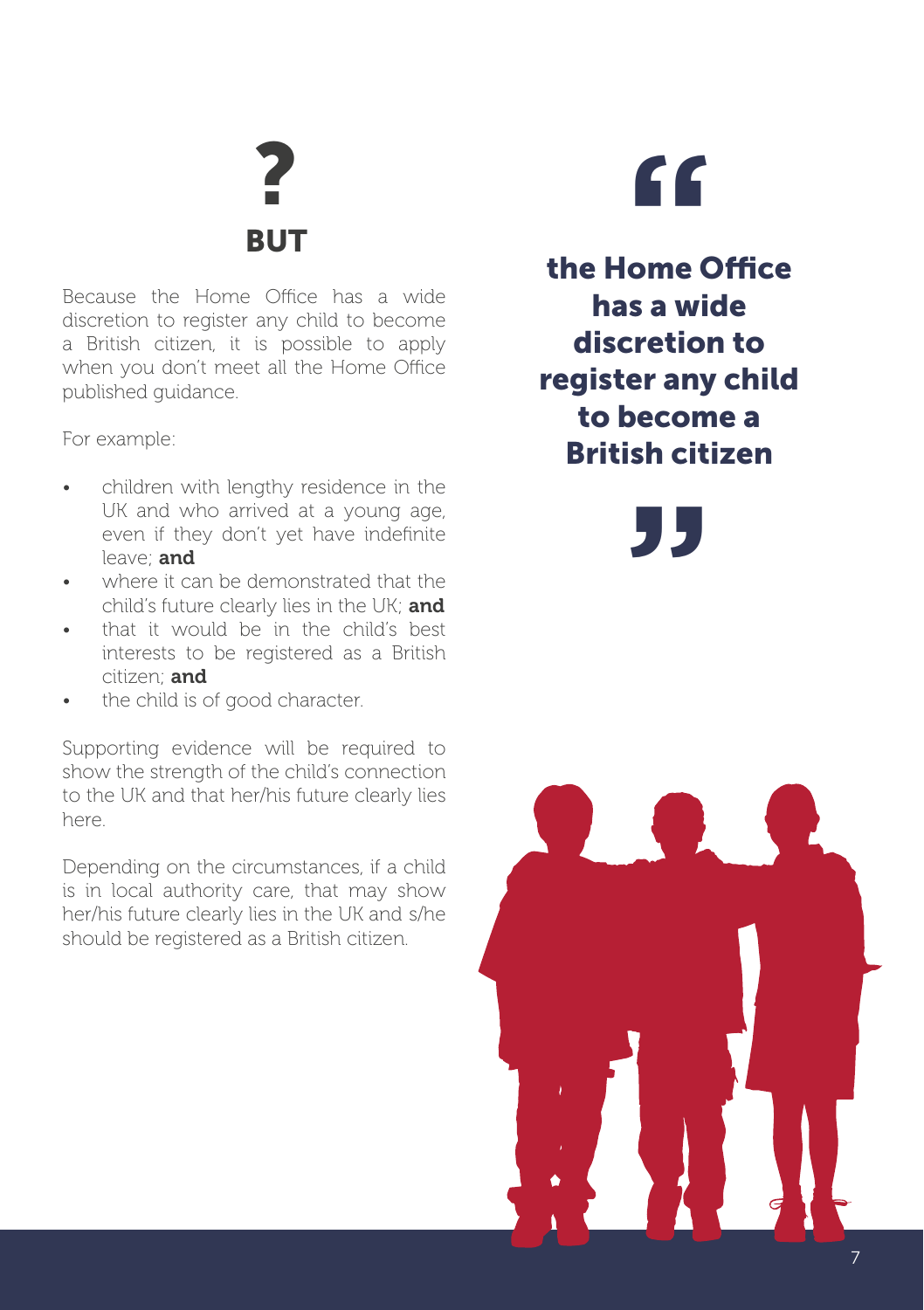# Is your child a British citizen?



\* Indefinite leave or permanent residence

\*\*But if parents are not married, see "Father" on page 9

\*\*\*However, if the parent is a British citizen by descent, the child will not be born a British citizen.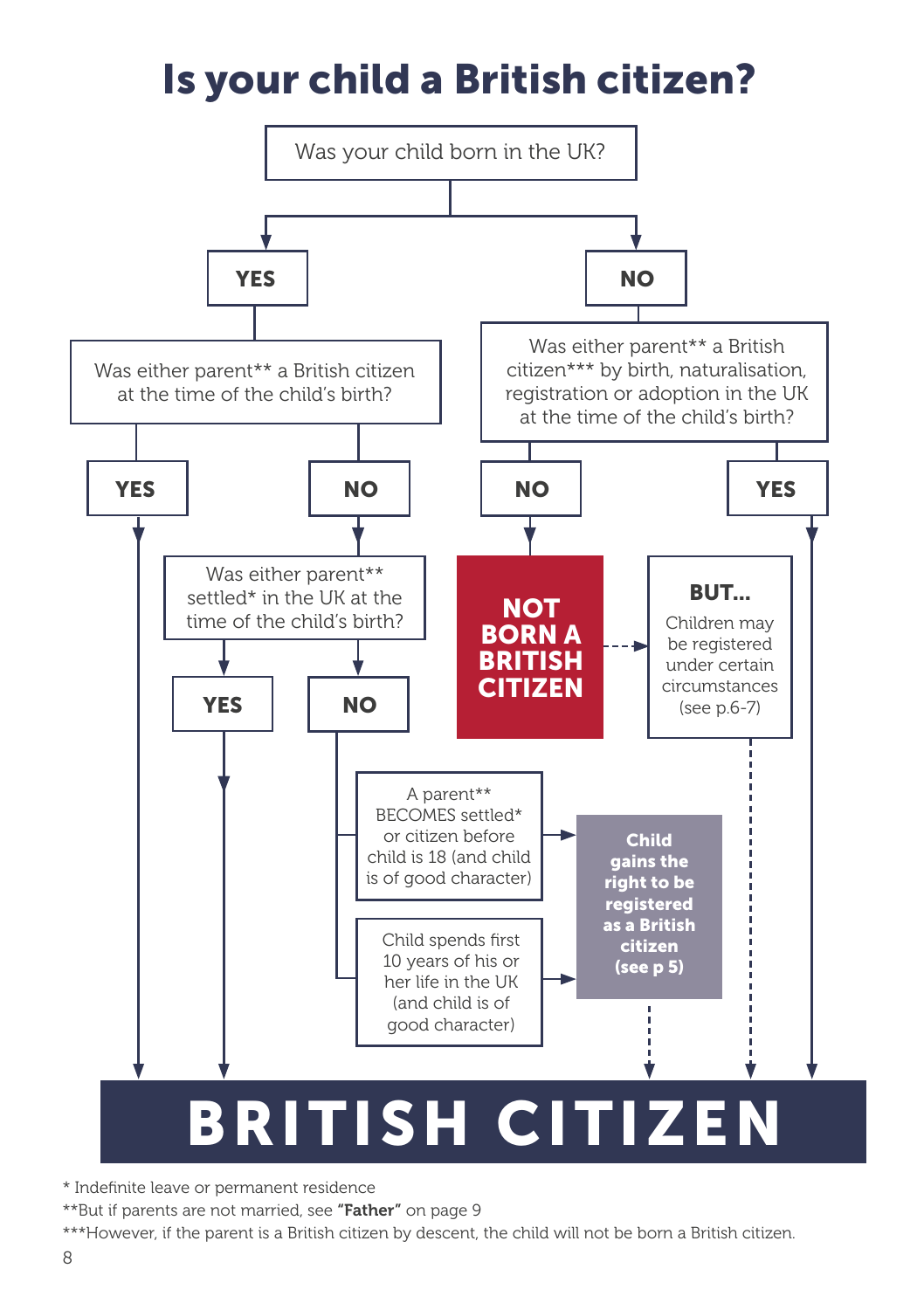# General points

### Father

Where a person's rights to British citizenship depend on the citizenship or settled status of the child's father, the following information is relevant.

If the child's parents are not married, evidence will be required to prove the father is the child's father.

A person born outside marriage in the UK before 1 July 2006 to a British citizen or settled father can register by entitlement if they are not otherwise a British citizen.

A person born outside marriage outside the UK **before 1 July 2006** to a father who is a British citizen (but not by descent) can register by entitlement if they are not otherwise a British citizen. S/he will be registered as a British citizen by descent.

The registration application for a child born before 1 July 2006 to a father who was not married to the child's mother can be made on Home Office Form UKF. There is no fee for this application.

If at the time of a person's birth the mother is married, UK law treats the mother's husband as the child's father even if the biological father is another person. If, however, the person's rights to British citizenship arise from her/his biological father then advice should be sought from a citizenship law specialist.

### Dual nationality

The UK permits **dual nationality**. This means that a British citizen does not lose her/his British citizenship if taking the nationality of another country. However, some countries do not permit dual nationality so becoming a British citizen could mean that the person loses her/his original nationality. It is necessary to check this with the Embassy or High Commission of the country of the person's original nationality to find out.

### Application Fees

Most Home Office nationality (including passport) fees are non-refundable: they will not be returned if the application is refused.

Home Office fees may increase at short notice.

### Best interests

The Home Office must by law consider the best interests of the child when deciding on any child's registration or passport application.

### Review on refusal of registration

It is possible to ask the Home Office to review its decision to refuse registration of British citizenship. There is a fee of £372, which will be refunded if the review is successful. If registration, however, is still refused, it may sometimes be possible to apply to the courts for a judicial review of the refusal.

### Legal Aid and advice

There is **no legal aid** for advice and assistance in applying for citizenship or a passport, or in asking for a Home Office review of a refusal. However, in some cases it may be possible to apply for exceptional case funding (ECF) to the Legal Aid Agency (LAA). Legal aid may be available for a judicial review, depending on the child's financial means and the strength of the case.

It is very important to get advice from a citizenship law specialist. The Project for the Registration of Children as British Citizens (PRCBC) provides further information on its website (www.prcbc. org) and provides advice and assistance to a very small number of children and young adults with complex citizenship cases; and may be able to identify an alternative local specialist. Some Citizens Advice Bureaux, law centres, other advice agencies or law firms may have a citizenship law specialist.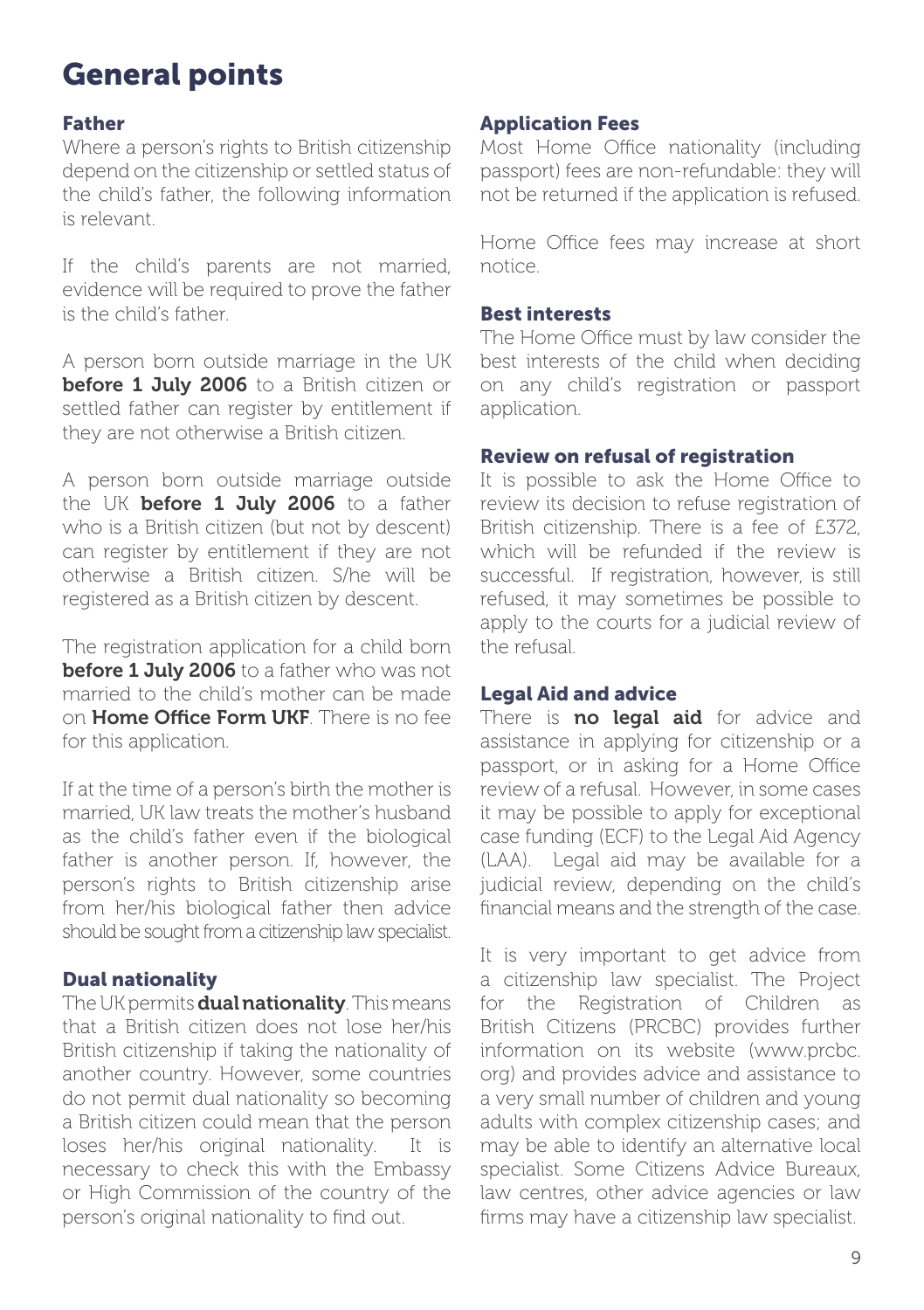# Glossary

**Acquisition** – getting citizenship automatically (usually at a child's birth)

**Child** – for the purposes of nationality law this means a person under the age of 18.

**Descent** – a person is a British citizen by descent when born outside the UK to a parent who is a British citizen otherwise than by descent. This means the parent must be a British citizen through birth in the UK, registration (except where the parent was registered as a British citizen by descent) or naturalisation.

**European Economic Area (EEA)** – The EEA includes all EU countries and also Iceland, Liechtenstein and Norway.

European Union (EU) - The EU countries are: Austria, Belgium, Bulgaria, Croatia, Republic of Cyprus, Czech Republic, Denmark, Estonia, Finland, France, Germany, Greece, Hungary, Ireland, Italy, Latvia, Lithuania, Luxembourg, Malta, Netherlands, Poland, Portugal, Romania, Slovakia, Slovenia, Spain, Sweden and (for the moment) the UK.

Good character – is not defined in the British Nationality Act 1981. The Home Office may take account of any criminal convictions, fines, cautions and other adverse matters. Advice should be sought from a citizenship law specialist where any of these may apply. This requirement of good character applies to a person aged 10 or over.

Her Majesty's Passport Office (HMPO) – This is the part of the Home Office that deals with passport applications.

**Home Office** – This is a UK government department. Its responsibilities include dealing with applications and making decisions relating to British citizenship and passports.

**Indefinite leave** – a status given by the Home Office which means a person is settled (see below). A person may have indefinite leave to enter or remain. In either case, they are settled.

**Judicial review** – is the procedure by which the High Court can check the Home Office is acting within the law.

**Nationality law** – defines who is a citizen of a country and how someone might gain that citizenship. (In the UK this may be by acquisition, registration or naturalisation.)

**Naturalisation** – the process for most adult migrants applying to become British citizens.

**Permanent residence** – applies to someone from an EEA country or Switzerland, or their family member, who has lived in the UK for a certain number of years, usually five, and who fulfils certain conditions, such as working or being economically active for that period.

Registration – the process for children and certain categories of adults to become British citizens. Registration is always by entitlement except in the case of the children whose registration rights are by discretion (see the section titled 'Is your child not born in the UK a British citizen?').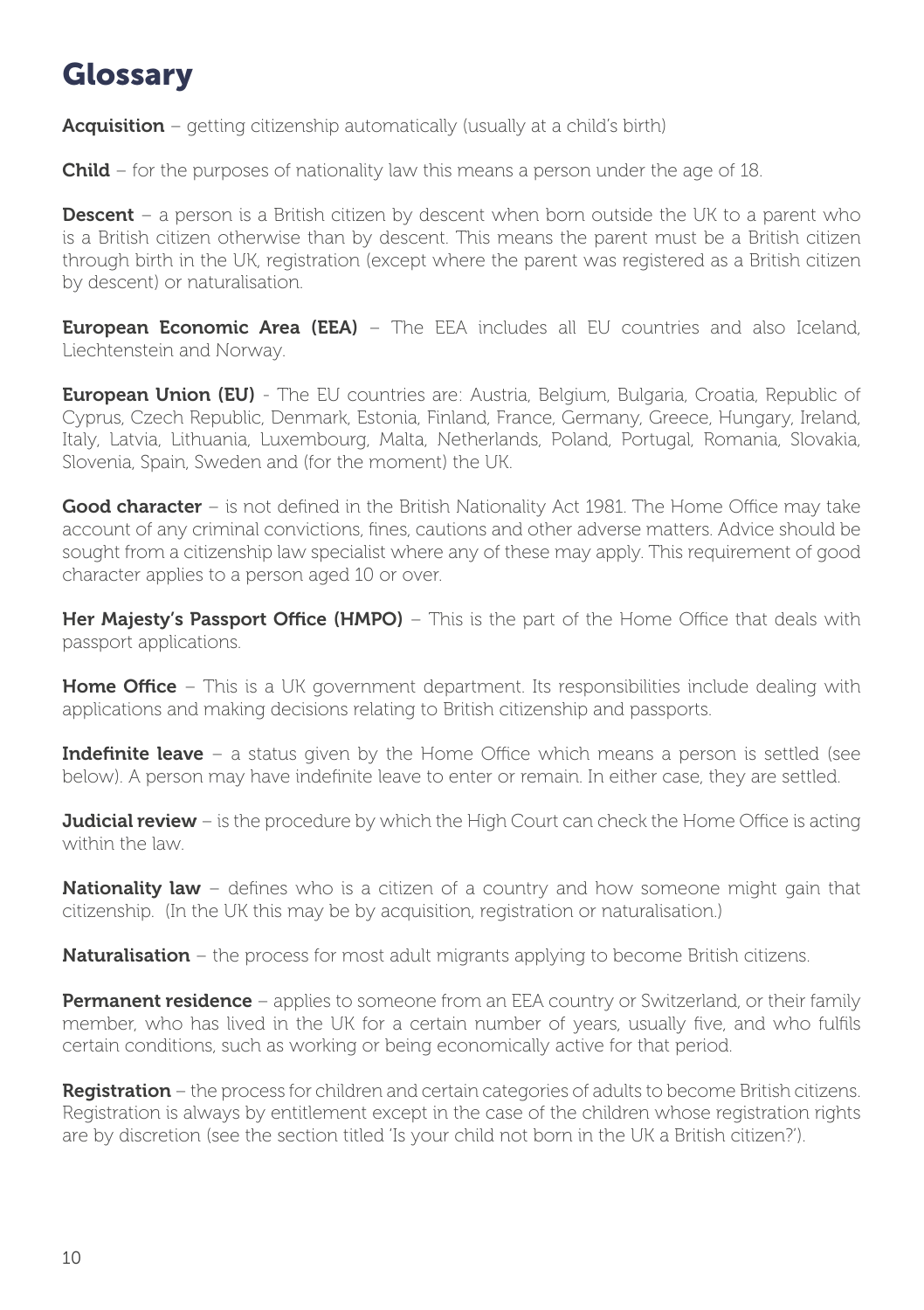**Settled** – A person with indefinite leave or with permanent residence is settled. Some EEA nationals may be treated as being settled even without indefinite leave or permanent residence, particularly if in the UK prior to October 2000. Advice should be sought from a citizenship law specialist.

Settled status scheme – This scheme is for EEA and Swiss nationals and their family members currently living in the UK to apply for indefinite leave to remain (referred to as 'settled status'). Under the scheme, some EEA and Swiss nationals and their family members may first have to get limited leave to remain (referred to as 'pre-settled status'). Both settled status and pre-settled status will allow a person to continue living and working in the UK. Further information may be sought from an immigration law specialist.

**Switzerland** – Switzerland is not an EEA member but under EU law Swiss nationals have the same rights to live and work in the EU as EEA nationals.

UK Visas and Immigration (UKVI) – This is the part of the Home Office that deals with registration and naturalisation as a British citizen. It also deals with immigration and asylum claims.